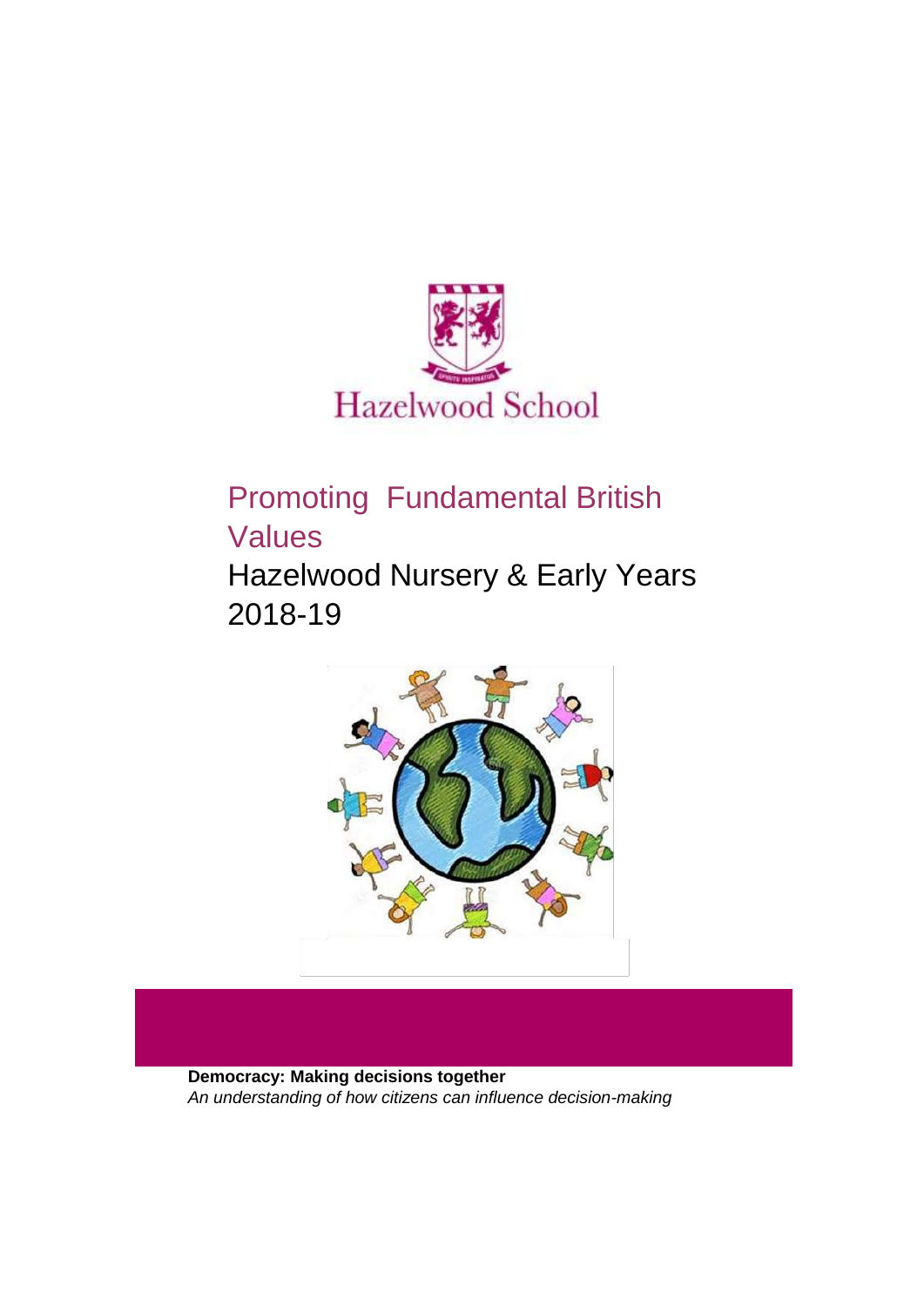*through the democratic process;*

- Practitioners/Teachers encourage children to see their role in the bigger picture, encouraging children to know their views count, value each others views and values and talk about their feelings, for example when they do or do not need help. When appropriate demonstrate democracy in action, for example, children sharing views on what the theme of their role play area could be with a show of hands or for voting for which story they would like to listen to.
	- Practitioners/Teachers support the decisions that children make and provide activities that involve **turn-taking, sharing**  and **collaboration.** Children are given opportunities' to develop enquiring minds in an atmosphere where questions are valued.

EYFS link: Personal, Social and Emotional Development & Selfconfidence and Self-awareness

#### **Rule of Law: Understanding rules matter as cited in personal social and emotional development**

*An appreciation that living under the Rule of Law protects individual citizens and is essential for their well-being and safety; An understanding that there is a separation of power between the executive and the judiciary, and that while some public bodies such as the police and the army can be held to account through Parliament, others such as the courts, maintain independence* 

- Practitioners/Teachers ensure that children understand their own and other's behaviour and its consequences, and learn to distinguish right from wrong.
- Practitioners/Teachers collaborate with children to create the rules and codes of behaviour, for example, to agree to the rules about tidying up and to ensure that all the children understand rules apply to everyone.
- Children follow the 3 bears behaviour code.

EYFS link: Personal, Social and Emotional Development – managing feelings and behaviour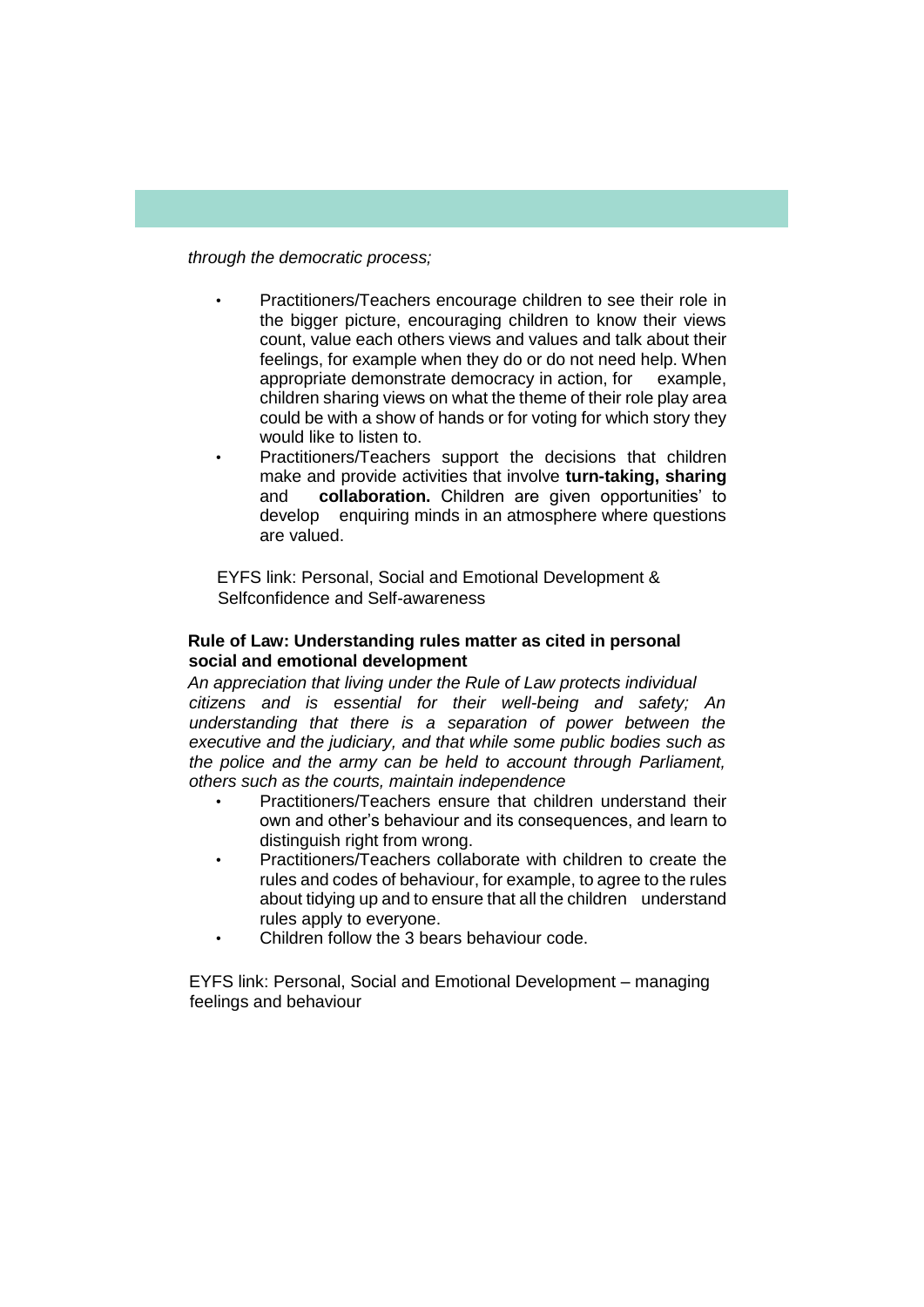## www.hazelwoodschool.co.uk

**Individual Liberty: Freedom For All An understanding that the freedom to hold other faiths and beliefs is protected by law;** 

- Practitioners/Teachers help children to develop a positive sense of self by providing opportunities for children to develop their self knowledge, self esteem and increase their confidence in their own abilities.
- Practitioners/Teachers allow children to **take risks** on obstacle course, **mixing colours**, talking about their **experiences and learning**.
- Practitioners/Teachers encourage a range of experiences that allow children to explore the language of feelings and responsibility, reflect on their differences and understand we are free to have different opinions.
- Practitioners/Teachers discuss different faiths and beliefs through assemblies and topic work and empathise the importance of respecting others beliefs.

EYFS link: Personal, Social and Emotional Development – Selfconfidence and Self-awareness / Understanding the World - People and communities

**Mutual Respect and Tolerance: treat others as you want to be treated** 

*An acceptance that people having different faiths or beliefs to oneself (or having none) should be accepted and tolerated, and should not be the cause of prejudicial or discriminatory behaviour; an understanding of the importance of identifying and combating discrimination.*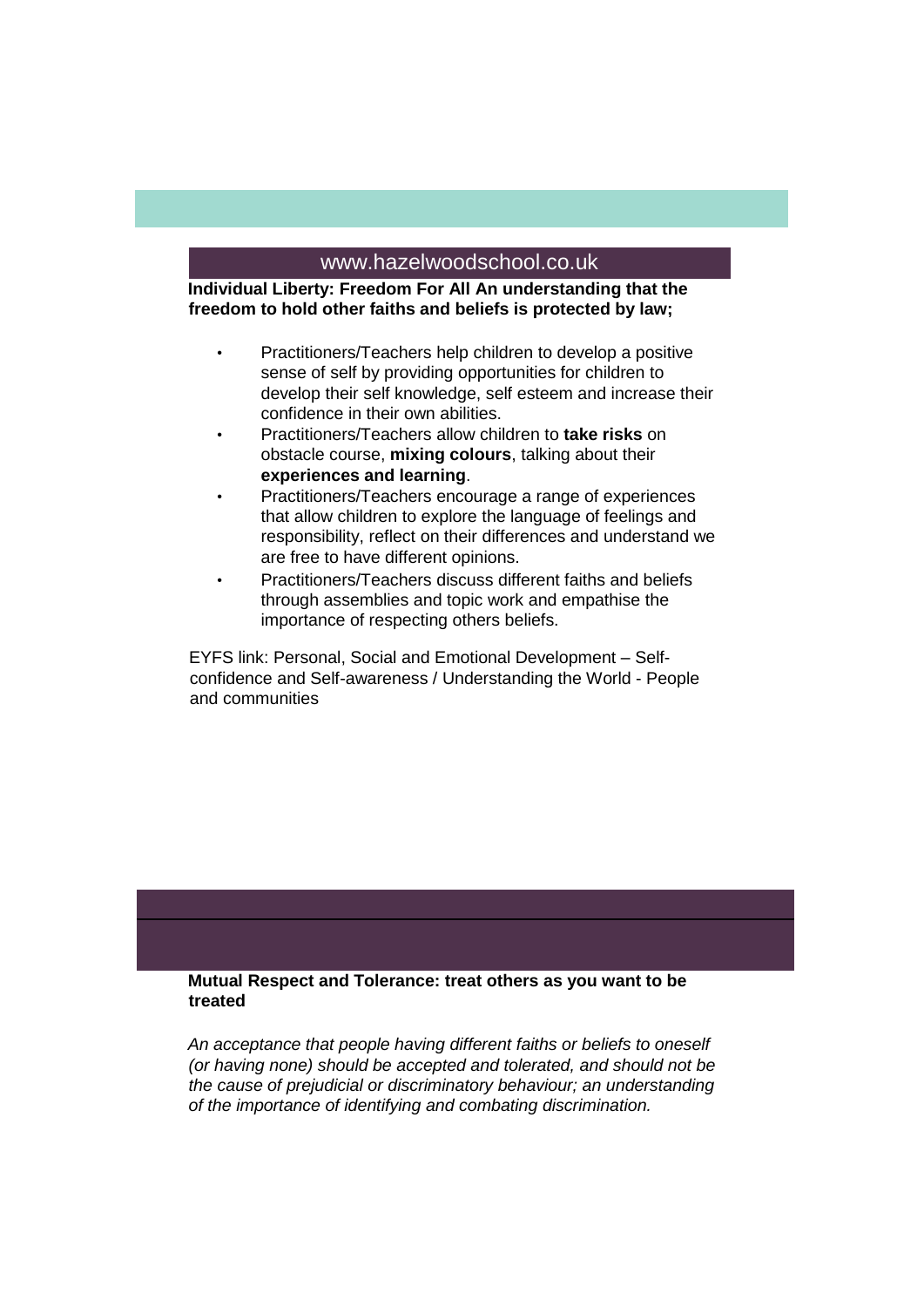- Managers, Leaders, Practitioners and Teachers should create an ethos of inclusivity and tolerance where views, faiths, cultures and races are valued and children are engaged with the wider community.
- Children acquire a tolerance and appreciation of and respect for their own and other cultures; know about similarities and differences between themselves and others among families, faiths, communities, cultures and traditions and share and discuss practices, celebrations and experiences.
- Practitioners/Teachers encourage and explain the importance of tolerant behaviours such as sharing and respecting others opinions.
- Practitioners/Teachers promote diverse attitudes and challenge stereotypes, for example, sharing stories that reflect and value the diversity of children's experiences and providing resources and activities that challenge gender, cultural and racial stereotyping.





# **Positive relationships**

- Knowing each child well
- Making children aware of other's needs
- The importance of listening to and encouraging others
- Role modelling
- Encouraging each child to 'have a go'  $-$  ' challenge themselves'
- Social stories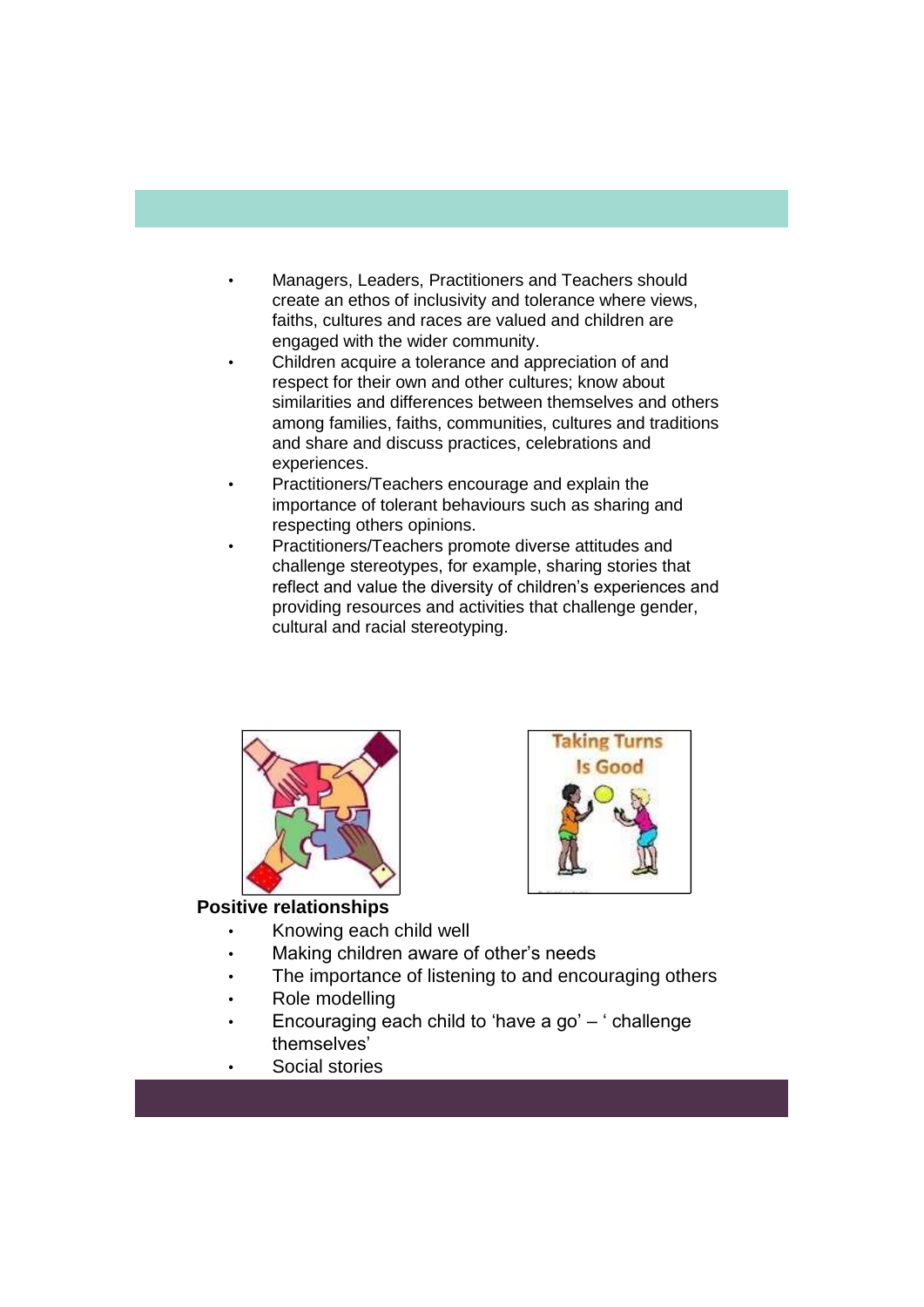- Supporting and organising charity events linked to school community – i.e. Children in Need, Genes for Jeans and the Hazelwood Community Fund.
- Visiting professionals such as the fire services, nurses and police.
- Linking with other schools and professionals NDNA, Preschool Learning Alliance & Surrey Early Years.

## **Teaching strategies**

- Consistent and clear expectations i.e. what is good sitting and listening
- **Establishing routines**
- Circle time discussions
- Working together pairs and groups
- Talking partners
- Beginning of topic discussion to determine what we already know
- 3 bears behaviour code



## **Curriculum links**

- Taking on board children ideas e.g. role play
- French learning about traditions and culture
- Music, Harvest Festival, Nativity productions and concerts,
- Planned themes e.g. friendship, multicultural week and festivals.
- Parental information evenings
- Using a range of books and stories based on various cultures and traditions
- Celebrating national events Remembrance day, Mother's & Father's Day